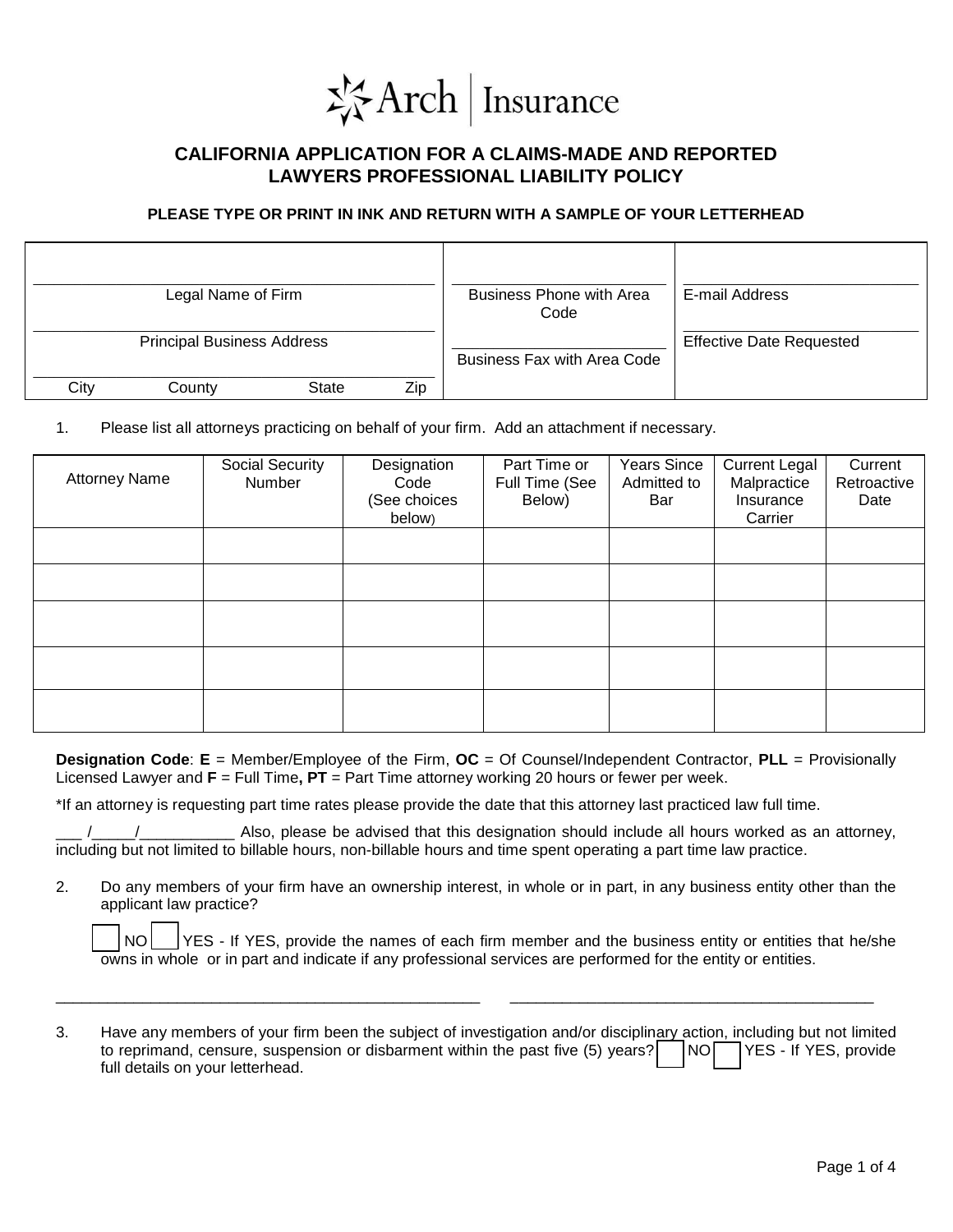| Have any professional liability claim(s) and/or suit(s) been made against the applicant firm or any attorney(s) in the |  |  |  |
|------------------------------------------------------------------------------------------------------------------------|--|--|--|
| applicant firm or former attorney(s) of the applicant firm within the past five years? $\Box$ NO $\Box$ YES - If YES,  |  |  |  |
| complete the Claim Supplemental Application.                                                                           |  |  |  |

- 5. After inquiry, are you or any attorney in your firm aware of any fee disputes, circumstances, incidents, acts or omissions that have led to any professional liability claim that has not yet settled or which could lead to a professional liability claim being made against your firm and/or any attorney in your firm? NO YES - If YES, complete the Claim Supplemental Application.
- 6. Please provide gross annual revenue for the firm:

| <b>Prior Fiscal Year</b> | <b>Last Fiscal Year</b> | <b>Estimate for Current Fiscal</b><br>Year | <b>Projected Next Fiscal</b><br>Year |
|--------------------------|-------------------------|--------------------------------------------|--------------------------------------|
| <b>EVE</b>               | <b>FYF</b>              | ᄄVᄃ                                        | <b>EVE</b>                           |
|                          |                         |                                            |                                      |

7. Please list the limit of liability and deductible currently carried and circle the appropriate type of limit and deductible. Select limit and deductible requested.

| <b>CURRENT</b>                                                                                  | <b>DESIRED</b>                                                                                     |  |  |  |
|-------------------------------------------------------------------------------------------------|----------------------------------------------------------------------------------------------------|--|--|--|
| $Limit: $$<br>Defense Costs Part of the Limit * Defense Costs<br>Outside the Limit * Don't Know | Limit:<br>\$.<br>Defense Costs Part of the Limit * Defense Costs Outside the<br>Limit * Don't Know |  |  |  |
| Deductible:<br>\$.                                                                              | Deductible: \$                                                                                     |  |  |  |
| Loss Only<br>Per Claim<br>Aggregate                                                             | Per Claim<br>Loss Only<br>Aggregate                                                                |  |  |  |
| Premium:<br>\$.                                                                                 |                                                                                                    |  |  |  |

8. Please provide the percentage of gross billable dollars allocated to each Area of Practice. Please round to the nearest whole number. Total must equal 100%.

| ADMIRALTY/MARITIME                                        | GOVERNMENT-FEDERAL AND STATE          |
|-----------------------------------------------------------|---------------------------------------|
| ANTITRUST                                                 | GOVERNMENT-LOCAL (NOT BOND WORK)      |
| ARBITRATION/MEDIATION                                     | IMMIGRATION/NATURALIZATION            |
| <b>BANKRUPTCY</b>                                         | <b>INTERNATIONAL LAW</b>              |
| <i>*COLLECTIONS</i>                                       | <b>LABOR LAW</b>                      |
| <b>BUSINESS TRANSACTIONS- CORPORATE</b><br>AND COMMERCIAL | <b>PI/PD-PLAINTIFF</b>                |
| <b>BUSINESS TRANSACTIONS-</b><br><b>ENTERTAINMENT</b>     | <b>INSURANCE DEFENSE</b>              |
| CIVIL RIGHTS/DISCRIMINATION                               | <b>WORKERS COMPENSATION-DEFENSE</b>   |
| <b>CONSTRUCTION LAW (BUILDING</b><br>CONTRACTS)           | <b>WORKERS COMPENSATION-PLAINTIFF</b> |
| <b>CONSUMER CLAIMS</b>                                    | NATURAL RESOURCES/OIL & GAS           |
| <b>BUSINESS ORGANIZATION:</b>                             | COPYRIGHT/TRADEMARK                   |
| Formation/Alteration and Mergers/Acquisitions             | <b>PATENT</b>                         |
| <b>Secured Transactions</b>                               | <b>REAL ESTATE</b>                    |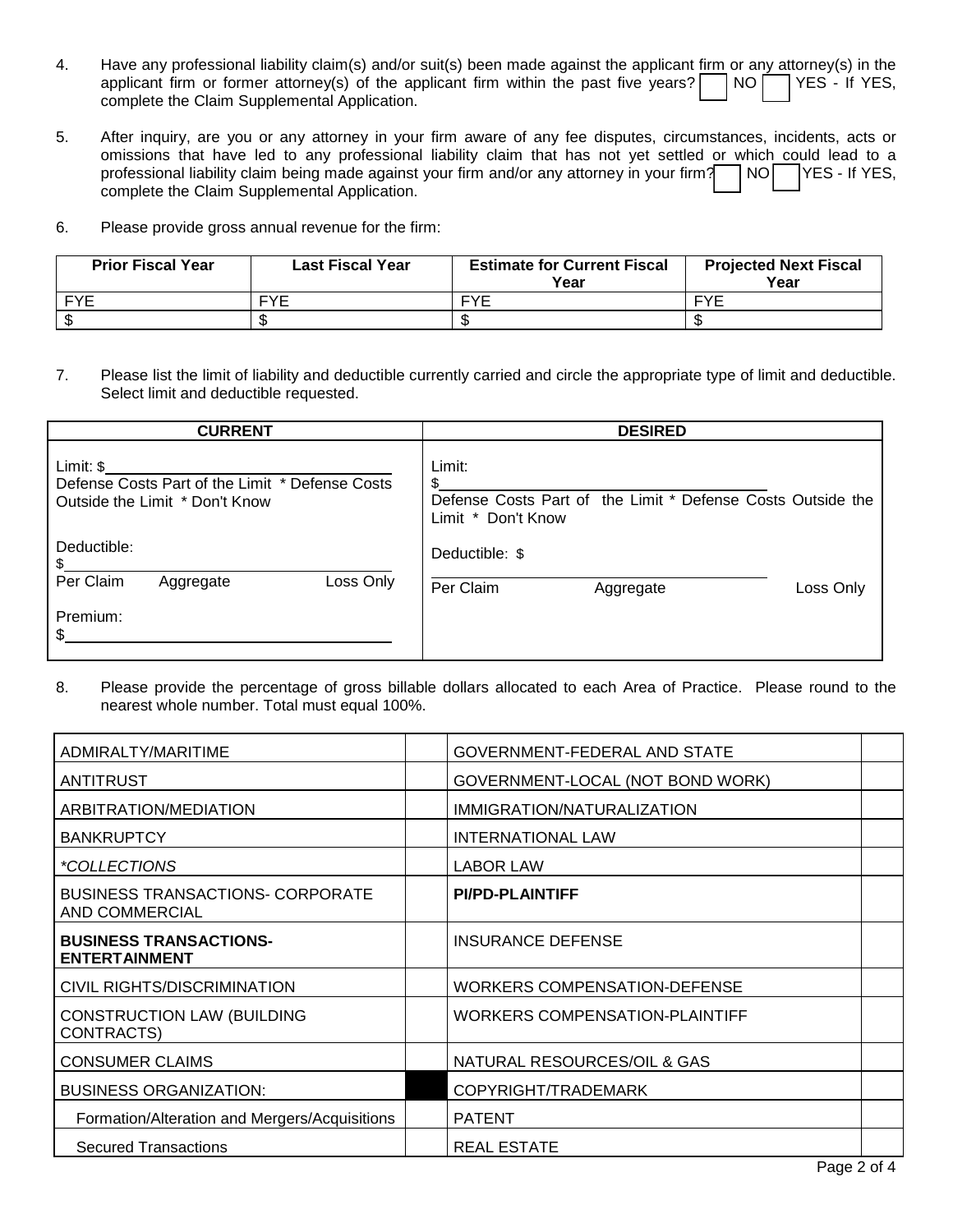| Administrative Law/Record Keeping                                                                                                                                                                                                                                                                                                   | <b>SECURITIES LAW:</b>                            |  |  |  |
|-------------------------------------------------------------------------------------------------------------------------------------------------------------------------------------------------------------------------------------------------------------------------------------------------------------------------------------|---------------------------------------------------|--|--|--|
| <b>CRIMINAL</b>                                                                                                                                                                                                                                                                                                                     | State or Federal (both exempt and registered)     |  |  |  |
| <b>ENVIRONMENTAL LAW</b>                                                                                                                                                                                                                                                                                                            | <b>Municipal Bonds</b>                            |  |  |  |
| ESTATE/TRUST/PROBATE                                                                                                                                                                                                                                                                                                                | <b>TAXATION/TAX OPINIONS</b>                      |  |  |  |
| <b>FAMILY LAW</b>                                                                                                                                                                                                                                                                                                                   |                                                   |  |  |  |
| <b>BOLD INDICATES THAT A SEPARATE SUPPLEMENTAL APPLICATION IS REQUIRED.</b>                                                                                                                                                                                                                                                         |                                                   |  |  |  |
| *If handling Collections: FDCPA compliant?                                                                                                                                                                                                                                                                                          | YES.<br>TNO L<br>Staff $\#$ Attorney $\#$ _______ |  |  |  |
| 9.<br>In the past five years, has any member of your firm handled a mass tort/class action/multiple plaintiff case?<br><b>NO</b><br><b>YES</b>                                                                                                                                                                                      |                                                   |  |  |  |
| If YES, please provide a narrative describing the mass tort/class action/multiple plaintiff case[s] on your letterhead.<br>Description should include the capacity in which any attorney in the firm was involved in the case, the size of the<br>class, the amount of money involved and whether or not it involves bodily injury. |                                                   |  |  |  |
| In the past five years, has any member of your firm done work for a client involved in the cannabis industry?<br>10.<br>INO.<br>IYES                                                                                                                                                                                                |                                                   |  |  |  |
| If YES, please provide a narrative describing the work.                                                                                                                                                                                                                                                                             |                                                   |  |  |  |
| The applicant represents that the above statements are true and correct to the best of his or her knowledge and that no<br>material or relevant facts have been suppressed or misstated and agree that the policy, if issued, will be issued on the<br>reliance of such representations.                                            |                                                   |  |  |  |

Applicant acknowledges a continuing obligation to report to us as soon as practicable any material changes in the facts or statements above, and in each supplementary application, which applicant becomes aware after signing the application.

## **NOTICE: ANY PERSON WHO, KNOWINGLY OR WITH INTENT TO DEFRAUD OR TO FACILITATE A FRAUD AGAINST ANY INSURANCE COMPANY OR OTHER PERSON, SUBMITS AN APPLICATION OR FILES A CLAIM FOR INSURANCE CONTAINING FALSE, DECEPTIVE OR MISLEADING INFORMATION MAY BE GUILTY OF INSURANCE FRAUD.**

Signature of Owner/Partner \_\_\_\_\_\_\_\_\_\_\_\_\_\_\_\_\_\_\_\_\_\_\_\_\_\_\_\_\_\_\_\_\_\_\_\_\_\_\_\_\_\_\_\_\_\_\_ Date: \_\_\_\_\_\_\_\_\_\_\_\_\_\_\_\_\_\_

Print name:  $\Box$  and  $\Box$  and  $\Box$  and  $\Box$  and  $\Box$  and  $\Box$  and  $\Box$  and  $\Box$  and  $\Box$  and  $\Box$  and  $\Box$  and  $\Box$  and  $\Box$  and  $\Box$  and  $\Box$  and  $\Box$  and  $\Box$  and  $\Box$  and  $\Box$  and  $\Box$  and  $\Box$  and  $\Box$  and  $\Box$  and  $\Box$ 

## PLEASE NOTE THAT THE FOLLOWING SECTION ONLY APPLIES TO FIRMS WITH ONE OR TWO ATTORNEYS

There are many factors used by the company to evaluate an application for Lawyers Professional Liability Insurance. Such factors may include a law firm's areas of practice, loss history, risk management and an insurance score.

An insurance score is developed from a mathematical model that weighs and measures credit information obtained from a number of sources, including a consumer credit report. Credit information may include payment history, the number of collections, bankruptcies, outstanding debt, length of credit history, types of credit in use and the number of new applications for credit. These factors have been shown to correlate with insurance loss history.

You may be eligible for a premium discount based upon your insurance score. An insurance score will not result in a premium increase. The insurance score is also never the basis on which this company will accept or reject an application for an insurance policy.

If this is acceptable all members of the applicant firm must provide authorization. If you do not wish to have your insurance score computed, only check the box below.